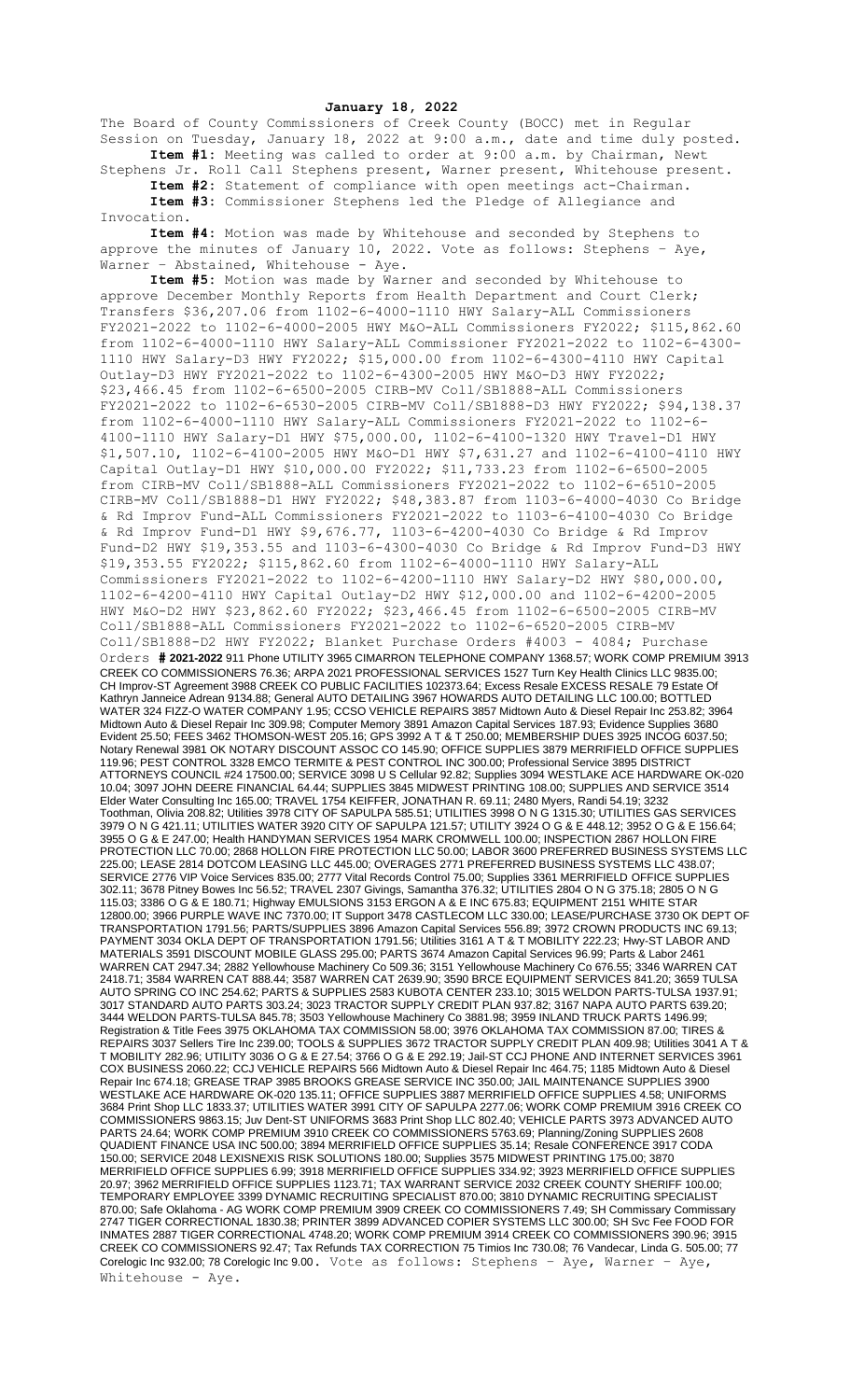**Item #6: NO DISCUSSION** of new business. (In accordance with the Open Meetings Act, Title 25 O.S. § 311, new business is defined as any matter not known about or which could not have been reasonably foreseen within 24 hours of time of posting agenda.)

**Item #7:** Motion was made by Warner and seconded by Whitehouse to sign **Resolution#2022-8** selecting Jarrod Whitehouse as representative for CED #1. Stephens stated we appointed Whitehouse last week however, we need a resolution stating the action, as well. Vote as follows: Stephens – Aye, Warner - Aye, Whitehouse - Aye.

**Item #8:** Motion was made by Warner and seconded by Whitehouse to sign division order between Creek County and Ascent Midstream Partners LLC, on property located in Section 5, T17N, R7E (0.00596910 interest). Vote as follows: Stephens – Aye, Warner – Aye, Whitehouse - Aye.

**Item #9:** Motion was made by Whitehouse and seconded by Warner to sign **Resolution#2022-9** correcting Resolution#2022-7 surplussing a 1994 International Dump Truck INV#302-0048 Serial#1HTSDAAM4RH581198 and a 1975 Kenworth Semi INV#303-0030 Serial#143346S, this corrects the year on the International and serial number on the semi and **Resolution#2022-9A** disposing of the same correcting Resolution#2022-7A to be sold at Purple Wave. Vote as follows: Stephens – Aye, Warner – Aye, Whitehouse - Aye.

**Item #10:** Motion was made by Warner and seconded by Whitehouse for the Allocation of Beverage Tax to be distributed as follows Bristow \$3,424.71; Depew \$332.41; Drumright \$2,064.60; Kellyville \$823.40; Kiefer \$1,762.68; Lawrence Creek \$97.59; Mannford \$2,631.83; Mounds \$753.26; Oilton \$713.61; Sapulpa \$17,687.83; Shamrock \$82.34; Slick \$121.99. Vote as follows: Stephens - Aye, Warner - Aye, Whitehouse - Aye.

**Item #11:** Motion was made by Warner and seconded by Whitehouse to sign **Resolution#2022-10** directing the Creek County Treasurer to credit the Creek County General Government Maintenance and Operations Fund 001-1-2000-2005/R2 with funds from the Creek County Court Clerk's Office Fund for reimbursement of utility payments, in the amount of \$232.80, as per 62 O.S. § 335, and procedures implemented by the State Auditor's Office. Vote as follows: Stephens – Aye, Warner – Aye, Whitehouse - Aye.

**Item #12:** Motion was made by Whitehouse and seconded by Warner to approve Utility Permit from Creek County Rural Water District #3 per County Specs for 4" main water line, by excavation, size of line 4", to cross Ozark Trail/Old HWY 66 Tee Pee Drive-In located in Section 33, T18N, R11E in District #3. Vote as follows: Stephens – Aye, Warner – Aye, Whitehouse - Aye.

**Item #13:** Discussion and possible action regarding the American

Recovery Plan 2021 funds directed to Creek County by the federal government. **(1)** Motion was made by Warner and seconded by Whitehouse to approve the use of ARPA Payroll Funds for COVID Test Kits from TurnKey in the amount of \$8,000.00 and approving the transfer \$8,000.00 from 1566-1-2000- 1110 ARPA 2021 Salary Commissioners FY2021-2022 to 1566-1-2000-2005 ARPA 2021 M&O Commissioners FY2022. Project #1566-1.2-0400-2005-4. Stephens stated he received a call from Deputy Clark, with the increased testing they have seen, they are needing to submit another order for test kits. Also, the approved request from last week, the Sheriff's Office was informed they are on backorder, so they have found another test kit to utilize until that shipment can be sent. They are averaging 8-12 tests a day, if they were to see an outbreak in the jail, they could use up to 75 or more test kits. This new request is for 16 boxes containing 25 test kits within each box. This should hold them until summer. Warner asked if there is any other means available to receive test kits from the Government. Vote as follows: Stephens – Aye, Warner - Aye, Whitehouse - Aye. Andrew Goforth stated he is only aware of the ones coming up on Wednesday, that deals with individual homes and not government or businesses. Covey Murray, Emergency Management stated he received an email last week stating that Big Commerce had rapid test kits available for only jails and schools. This is where we received the masks from before for the schools and jail. I will contact them and get an update. Andrew Goforth stated before we proceed to the next bullet points, I would like to update the Board on the new release of the Final Rule, the Treasury has updated the compliance and reporting section, I am still combing through this and will have more information later. We have a report due by the end of January, I would like to log-in to the system to familiarize myself before submission. NACO hosted a webinar last week with some really good information and we will start seeing more webinars coming each week to help dissect the Final Rule. I still need to review with the workgroup some reporting information, along with the election of the onetime \$10 million dollars that is now available. I will have more information to come. **(2) DISCUSSION NO ACTION** to consider using ARPA funds to supplement employee pay for County Clerk employees forced to quarantine due to positive covid results. Mortazavi stated I have a request for four employees, with detailed time used and the amounts. With this request, I feel we are a bit different from other offices, as we are one of the offices that cannot close. I would like to ask if the Board could supplement the pay for the employees, as they do not have enough